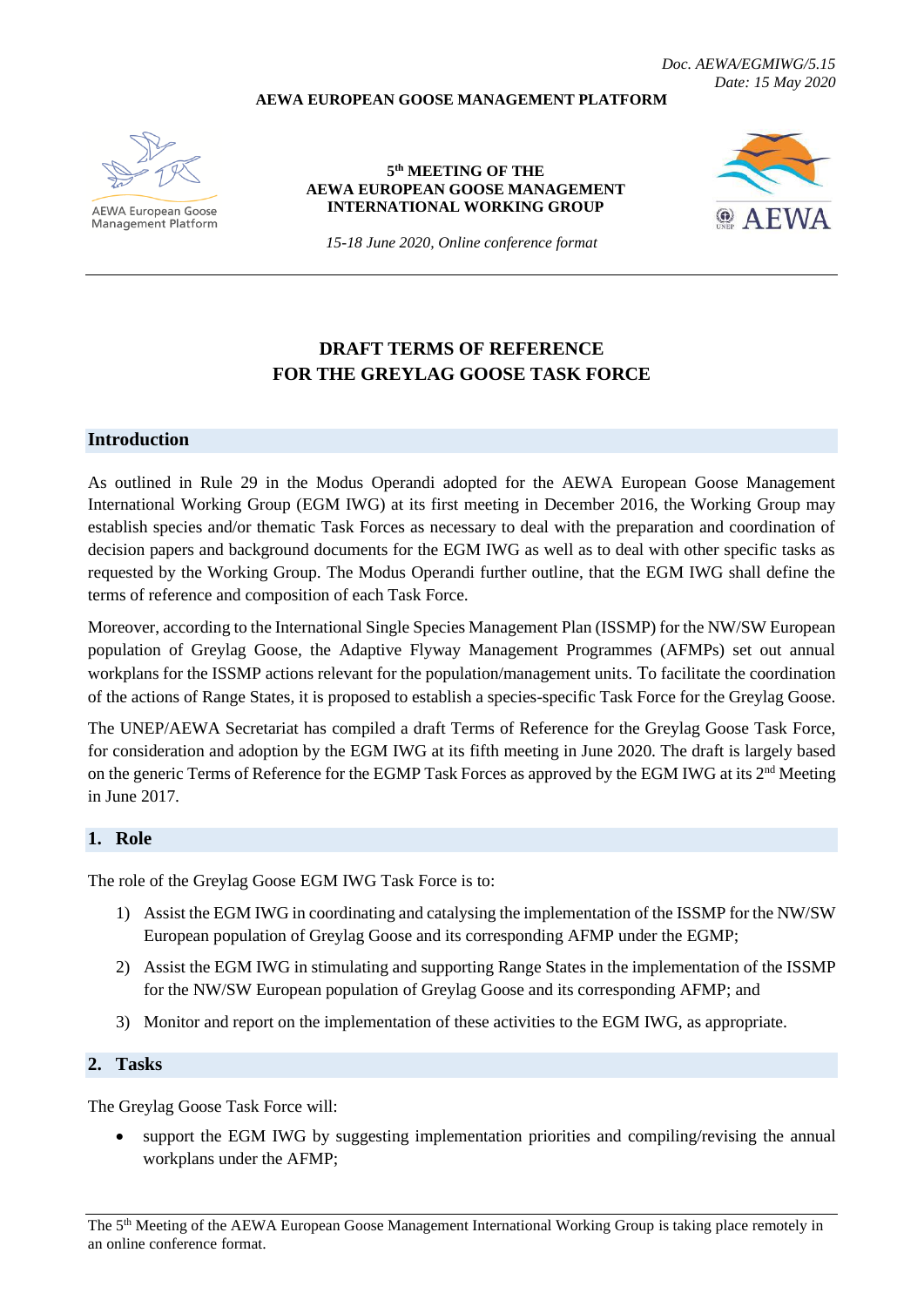- assist the EGM IWG in coordinating international implementation according to the AFMP and the annual workplans;
- assist with coordination and joint planning of regular and thorough monitoring of the species population in cooperation with the EGMP Data Centre;
- stimulate and support scientific research in the species necessary for conservation and management;
- facilitate internal and external communication and exchange of scientific, technical, legal and other required information;
- lead on assessment of implementation and effectiveness as well as update/revision of the AFMP and the ISSMP, as required;
- develop/revise and implement its own annual work plan under the AFMP;
- liaise and coordinate with the other EGMP Task Forces, as necessary;
- assist in other ways as requested by the EGM IWG.

#### **3. Membership**

The Greylag Goose Task Force will be open to (1) designated representatives of governmental bodies of each principal Range States of the NW/SW European Greylag Goose, (2) representatives of national expert and stakeholder organisations as designated by the state authorities from each principal Range States, (3) representatives of observer organisations admitted to the EGM IWG, and (4) other experts as required.

The Coordinator of the Greylag Goose Task Force may invite and admit international expert and stakeholder organisations as well as individual experts to the Task Force via the UNEP/AEWA Secretariat and in consultation with the relevant Range States, as necessary.

To ensure coordination with the activities carried out by the EGMP Data Centre, the Data Centre will be represented by a staff member in the Task Force.

## **4. Officers**

The UNEP/AEWA Secretariat will identify a voluntary Coordinator, ideally from one of the major Range States or organizations/institutes with expertise on the subject matter of the Task Force, to oversee the operations of the Task Force in close cooperation with the Secretariat and the EGMP Data Centre.

#### **5. Communication**

The Task Force will conduct its work mainly electronically via the EGMP website and workspace as well as via email, GoToMeeting and other online communication platforms, as appropriate.

#### **6. Meetings**

No specific funds are allocated under the EGMP for the EGM IWG Task Forces. However, Task Forces are encouraged to have annual face-to-face meetings directly before the meetings of the EGM IWG. In addition, Task Force Coordinators and members are also encouraged to arrange face-to-face meetings if opportunities present themselves, for example in the margins of other international meetings or conferences.